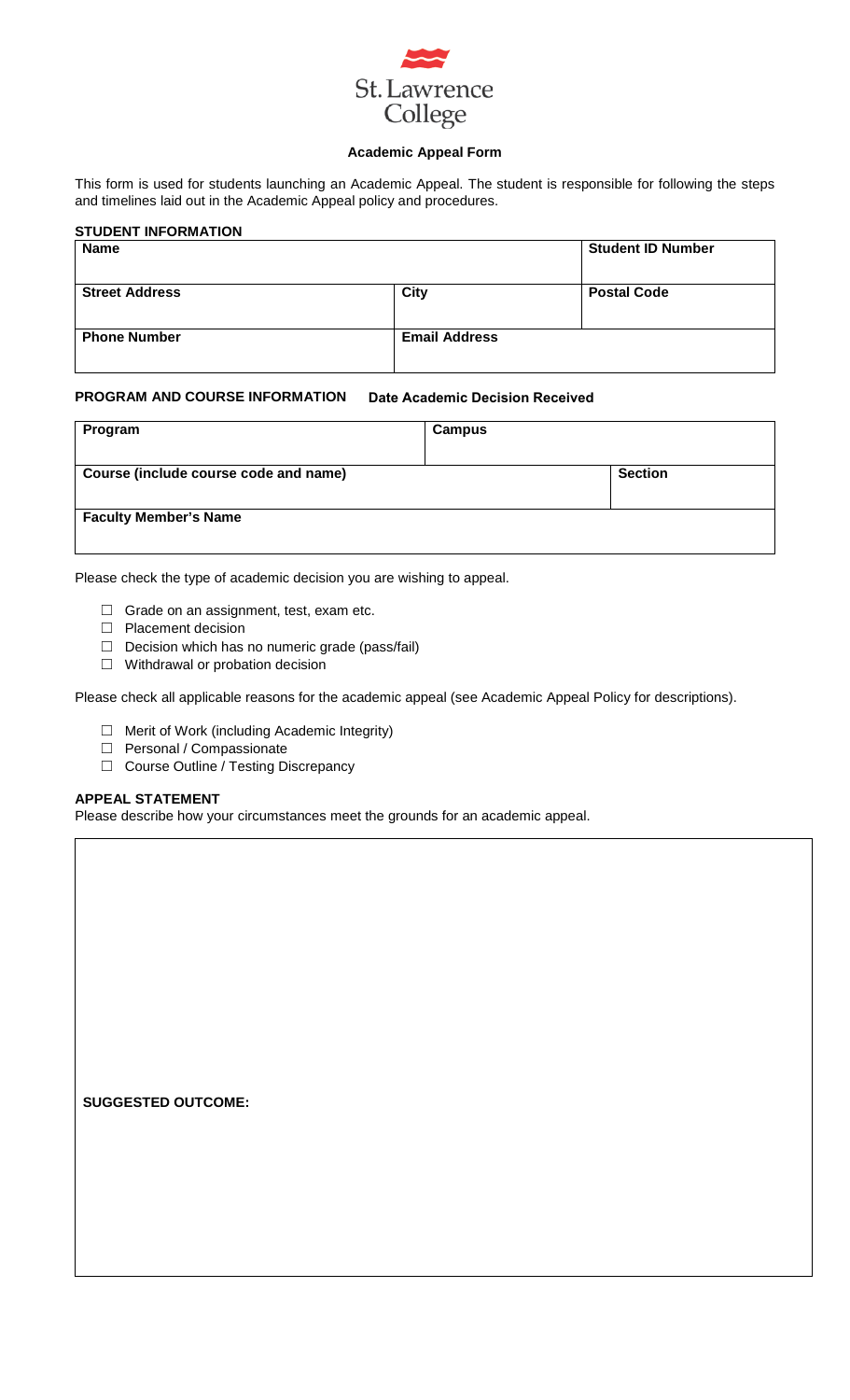

Check off all that apply:

☐ I certify that the statements I have made in this Academic Appeal form are true and complete.

☐ I have attached copies of relevant documentation to support my academic appeal. I understand I cannot submit new information if my appeal escalates.

 $\Box$  I acknowledge that the submission of false documents or statements is a violation of St. Lawrence College's Academic Integrity Policy and Student Code of Conduct.

☐ I have read St. Lawrence College's Academic Appeals Policy and Procedures.

☐ I have reviewed the course outline.

☐ I am aware of my right to request and receive advisement concerning the academic appeals process and have an advisor and/or support person present at each level.

☐ I understand that my academic appeal will be deemed to be abandoned if I do not follow the timeframes stipulated in the Academic Appeals Policy.

☐ I understand that my request for an appeal hearing could be denied if I do not provide evidence to support my grounds for appeal.

 $\Box$  To the best of my knowledge, I have included everything in this appeal submission to help those responsible to make a fair and accurate decision.

By signing below, I acknowledge the statements made herein to be accurate, complete and truthful, and that those responsible may seek clarification from others involved in this appeal.

**Student Electronic Signature Date Date Date** dd-mm-yyyy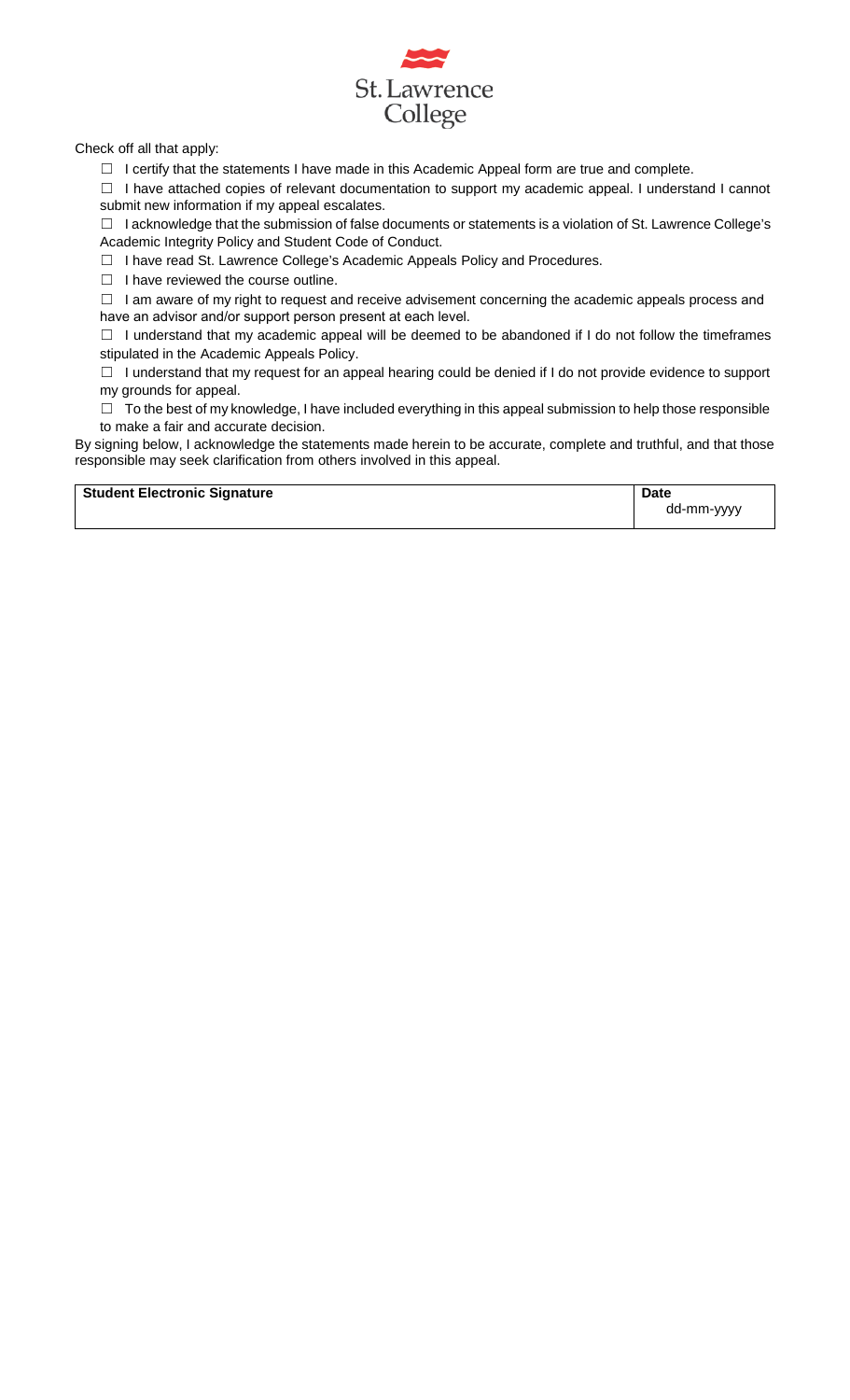

## **Section A – Academic Decision Review FACULTY DECISION**

The faculty member has up to three (3) business days to respond with their decision. Please copy the Student Rights & Responsibilities Officer on decision email.

| <b>Faculty Member's Name</b>                                                                  |                                                |  |
|-----------------------------------------------------------------------------------------------|------------------------------------------------|--|
| <b>Date Appeal Received</b><br>dd-mm-yyyy                                                     | Date and Method met with Student<br>dd-mm-yyyy |  |
| <b>Decision</b><br>Granted<br>П<br>$\Box$ Granted, with alternate resolution<br><b>Denied</b> |                                                |  |

## **FACULTY DECISION**

Please describe in detail the rationale for the above decision.

If granted, please indicate date/timeframe for the outcome to be completed and new grade to be received:

Please place a checkmark next to all that apply:

 $\Box$  I have reviewed all related supporting documentation from the student.

\_\_\_\_\_\_\_\_\_\_\_\_\_\_\_\_\_\_\_\_\_\_\_\_\_\_\_\_\_\_\_\_\_\_\_\_\_\_\_\_\_\_\_\_\_\_\_\_\_\_\_\_\_\_\_\_\_\_\_

- $\Box$  I have attached relevant supporting documentation for my decision rationale (e.g. timeline of events leading to the academic appeal; chronological summary of attempts to resolve the issue; relevant emails; course outline; graded assessment(s); assignment rubrics; other documents).
- $\Box$  I have made every reasonable effort to resolve the student's academic issue(s).

**Faculty Electronic Signature Date Date Date** 

dd-mm-yyyy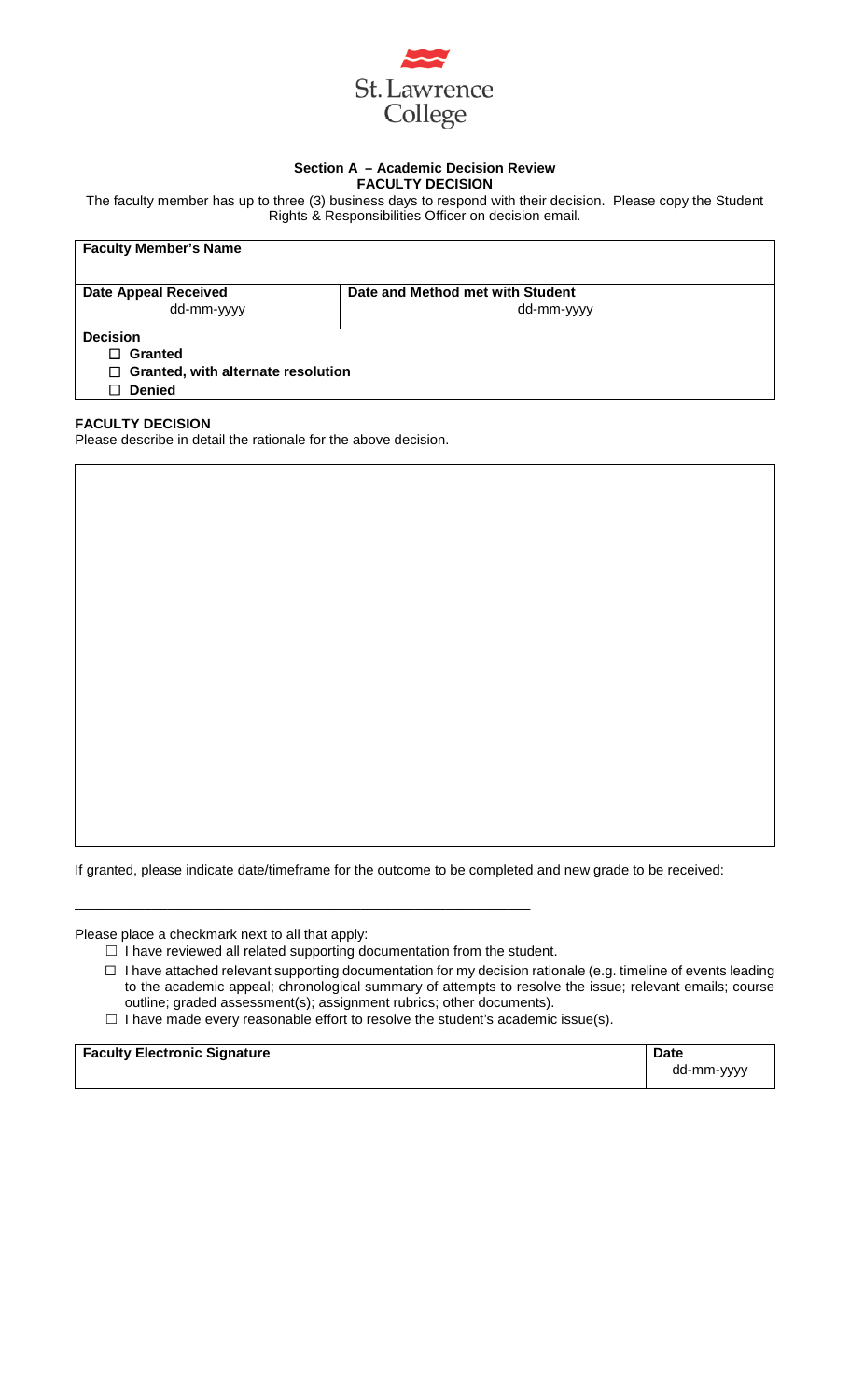

This form is used for students pursuing an Academic Appeal to the Associate/Campus Dean. This form must be submitted to the Appeal Advisor (Student Rights and Responsibilities Officer) within two (2) business days after receiving the completed Academic Decision Review from the faculty member. Once this Level Two submission is received, the Appeal Advisor will determine if the appeal meets the criteria. If so, a meeting will be set with the student, the Associate/Campus Dean, Appeal Advisor (optional) and faculty (as needed). The meeting will occur within five (5) business days. A \$25 administrative fee must be paid by the student at Level Two, to be refunded if the appeal is granted.

The Associate/Campus Dean will consult this form and the information provided to the faculty member. They may also consult course outlines, learning plans, rubrics and other course-related documents.

I wish to pursue a Level Two Academic Appeal with the Associate/Campus Dean. I understand the Associate/Campus Associate/Campus Dean may request information from program faculty, counsellors, tutors, Learning Centre staff, and the Registrar's Office, as needed.

| <b>Student Signature</b> | SLC ID |
|--------------------------|--------|

This appeal has been reviewed and verified as eligible to proceed by the Appeal Advisor

\_\_\_\_\_\_\_\_\_\_\_\_\_\_\_\_\_\_\_\_\_ \_\_\_\_\_\_\_\_\_\_\_\_\_\_\_\_\_\_\_\_\_\_\_\_ Appeal Advisor Name Signature

# **Associate/Campus Dean Name**

| Date of meeting with Student<br>dd-mm-yyyy |
|--------------------------------------------|
|                                            |
|                                            |
|                                            |
| $\Box$ Granted, with alternate resolution  |
|                                            |
|                                            |

# **ASSOCIATE/CAMPUS DEAN DECISION**

Please describe in detail the rationale for the above decision.

If granted, please indicate timeline for the outcome to be complete and new grade to be received:

Please place a checkmark next to all that apply:

□ I have reviewed all related supporting documentation from the student.

\_\_\_\_\_\_\_\_\_\_\_\_\_\_\_\_\_\_\_\_\_\_\_\_\_\_\_\_\_\_\_\_\_\_\_\_\_\_\_\_\_\_\_\_\_\_\_\_\_\_\_\_\_\_\_\_\_\_\_

☐ I have sought clarification from persons or parties listed in the appeal. Please list who was contacted:

| <b>Electronic Signature</b> | Title | <b>Date</b> |
|-----------------------------|-------|-------------|
|                             |       | dd-mm-yyyy  |